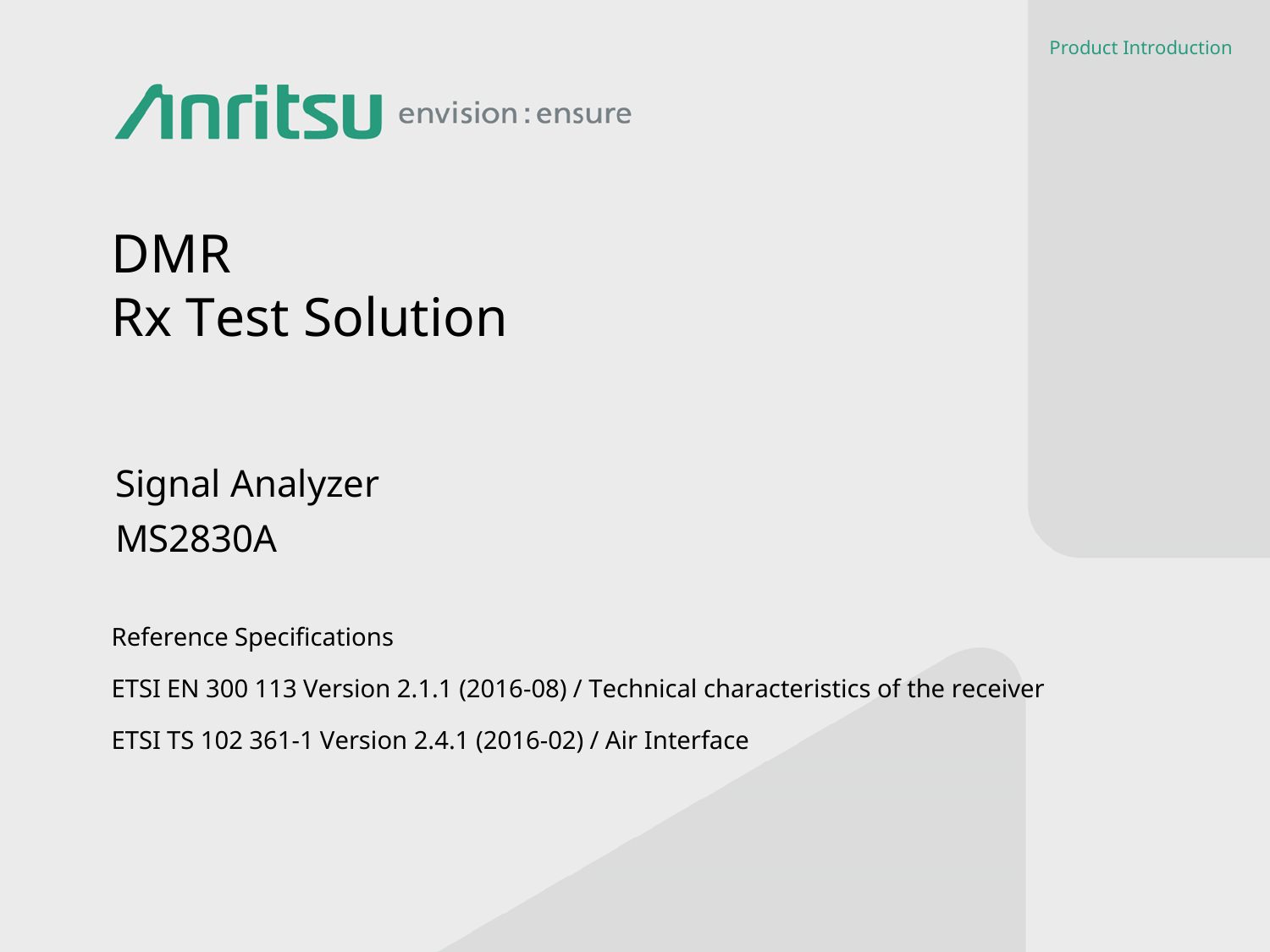## **[Anritsu] DMR Rx Test Solution**



### MS2830A-020 3.6 GHz Vector Signal Generator



### MS2830A-026 BER Measurement Function

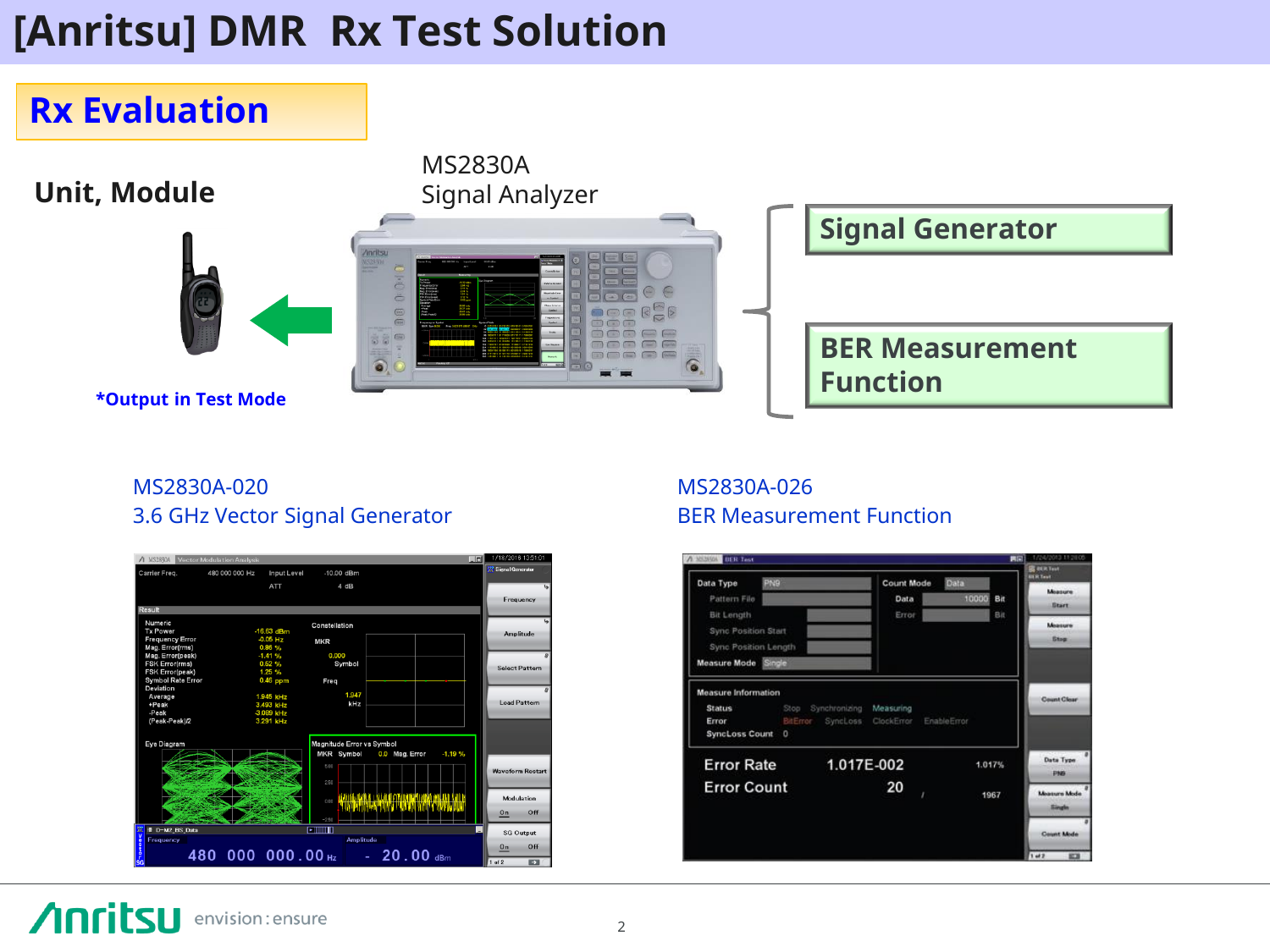Note: For details, refer to the DMR standard.

| EN 300 113 | <b>Receiver Test Items</b>                                                             | Number of<br><b>Required Signals</b> | <b>BER</b><br>Measurement<br><b>Function</b> |
|------------|----------------------------------------------------------------------------------------|--------------------------------------|----------------------------------------------|
| 8.1        | Maximum usable sensitivity (conducted)                                                 |                                      |                                              |
| 8.4        | Error behavior at high input levels                                                    |                                      |                                              |
| 8.5        | Co-channel rejection                                                                   | $\mathcal{P}$                        |                                              |
| 8.6        | Adjacent channel selectivity                                                           | 2                                    |                                              |
| 8.7        | Spurious response rejection                                                            | $\mathcal{P}$                        |                                              |
| 8.8        | Intermodulation response rejection                                                     | 3                                    |                                              |
| 8.9        | Blocking or desensitization                                                            | $\overline{2}$                       |                                              |
| 8.10       | Spurious radiations                                                                    | $\Omega$                             |                                              |
| 9.1        | Receiver desensitization (with simultaneous<br>transmission and reception)             |                                      |                                              |
| 9.2        | Receiver spurious response rejection (with<br>simultaneous transmission and reception) |                                      |                                              |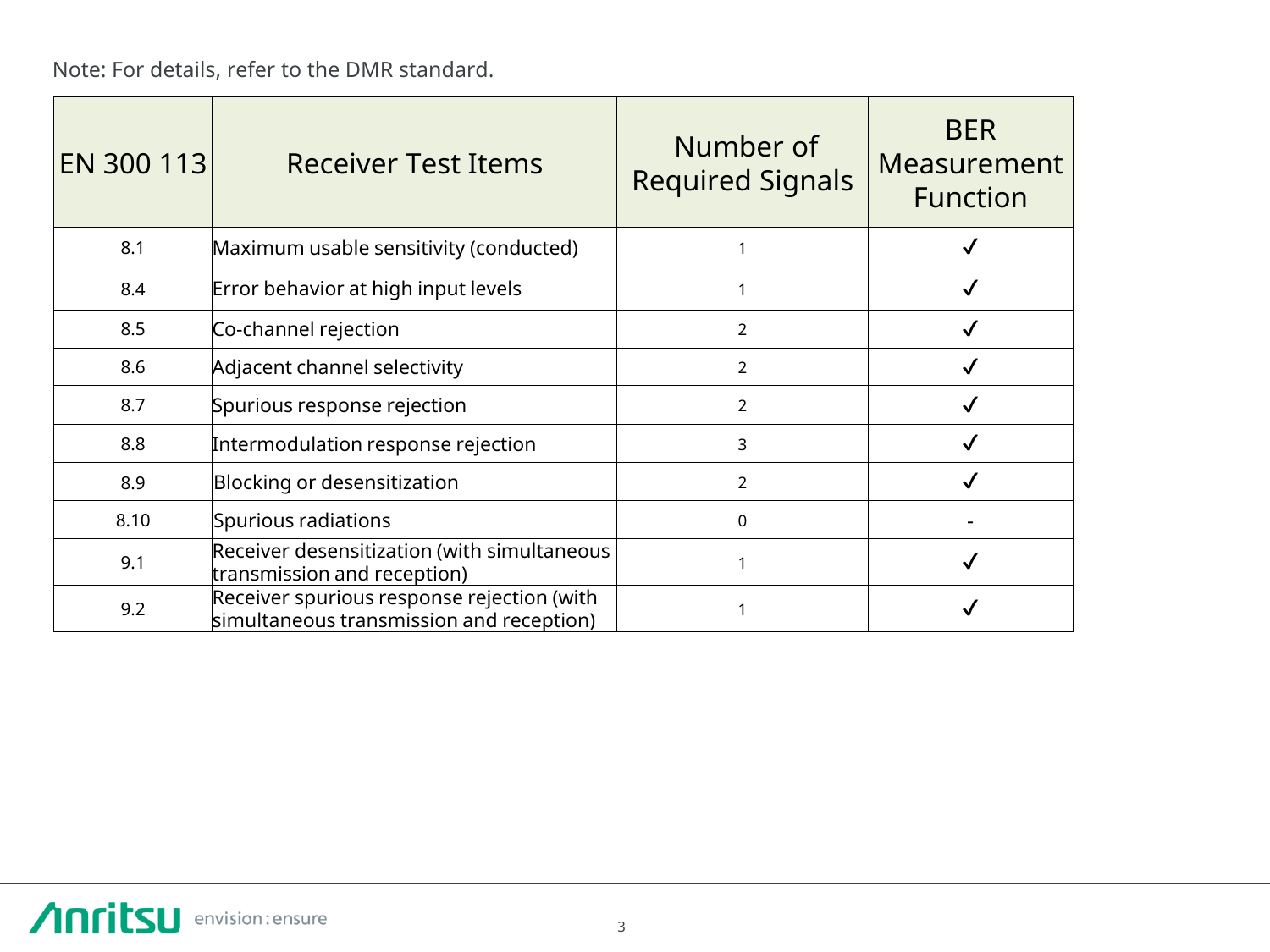## **Test Signals**

Measures transmitter and receiver

(Specified by EN 300 113 6.3 Normal test signals (wanted and unwanted signals))

| <b>Test Signals</b> | <b>Contents</b>                                                                                                                                                                                                                                                                                                      |
|---------------------|----------------------------------------------------------------------------------------------------------------------------------------------------------------------------------------------------------------------------------------------------------------------------------------------------------------------|
| $D-M2$              | consisting of a pseudo-random bit sequence of at least 511 bits according to ITU-T<br>Recommendation 0.153 [4];<br>$\rightarrow$ Random Modulation for 4FSK                                                                                                                                                          |
| $D-M2'$             | this is the same type as D-M2, but the pseudo-random bit sequence is independent of D-M2 (perhaps identical<br>with D-M2 but started at another point of time);<br>$\rightarrow$ Add Start Offset base D-M2                                                                                                          |
| $A-M3$              | consisting of an RF signal, modulated by an audio frequency signal of 400 Hz with a deviation of 12 % of the<br>channel separation. This signal is used as an unwanted signal.<br>$\rightarrow$ FM Modulation = 1500Hz (12.5kHz * 12%), FM Rate=400 Hz<br>For co-channel rejection and adjacent channel selectivity. |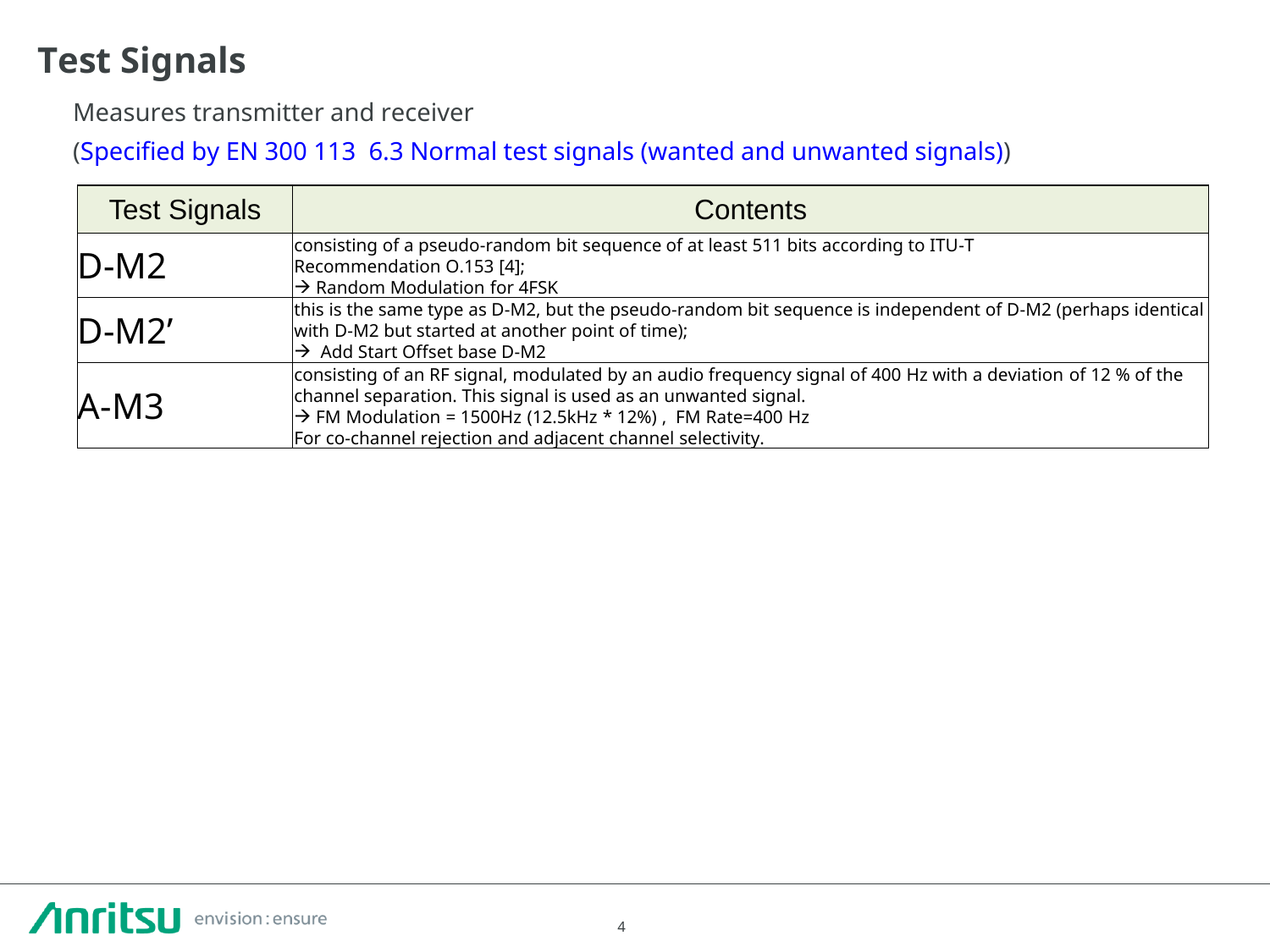## **Maximum usable sensitivity**

Measures receiver Maximum usable sensitivity, which is the minimum level of signal at the receiver input

Limits: (Specified by EN 300 113 8.1.3 Limits)

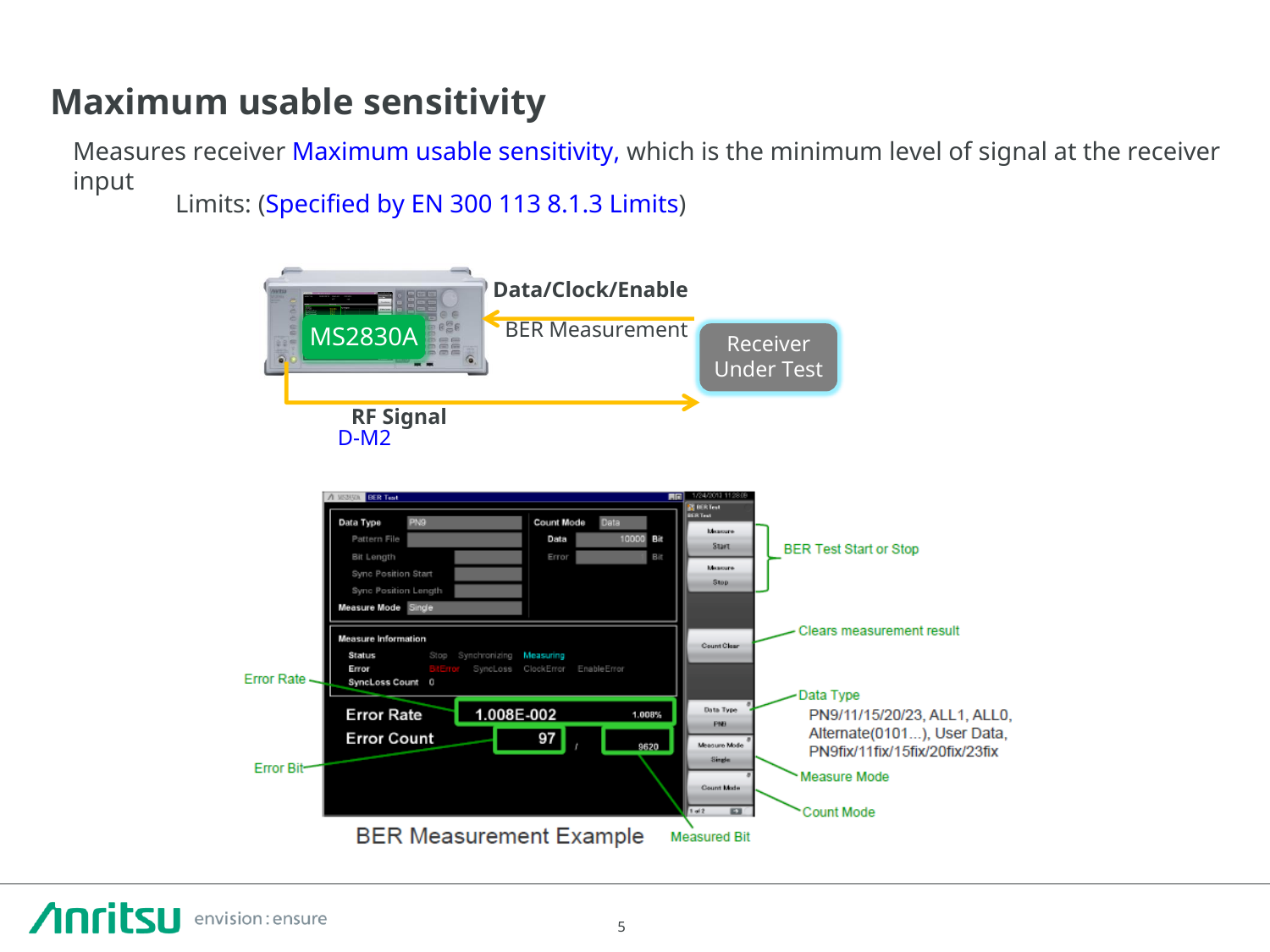### **Maximum usable sensitivity**

Equipment signal under test

For continuous mode BS data, BS voice, MS data, MS voice

For discontinuous mode MS data single slot, MS voice single slot, TDMA direct slot1 data, TDMA direct slot1 voice, TDMA direct slot2 data, TDMA direct slot2 voice

### Limits

### Table 9: Sensitivity levels (mean power) for different channel bandwidths and gross (on-air) bit rates

| <b>Channel BW</b> | <b>Data Rate</b>                                        | <b>Sensitivity</b> |
|-------------------|---------------------------------------------------------|--------------------|
|                   | 9,6 kbit/s or less                                      | $-110$ dBm         |
| 12,5 kHz          | more than 9,6 kbits to 16 kbit/s                        | $-105$ dBm         |
|                   | more than 16 kbits to 38,4 kbit/s                       | -98 dBm            |
|                   | greater than 38,4 kbit/s                                | $-93$ dBm          |
|                   | 9,6 kbit/s or less                                      | $-110$ dBm         |
|                   | 20 kHz and 25 kHz   more than 9,6 kbit/s to 38,4 kbit/s | $-105$ dBm         |
|                   | more than 38,4 kbits to 76,8 kbit/s                     | $-98$ dBm          |
|                   | greater than 76,8 kbit/s                                | $-93$ dBm          |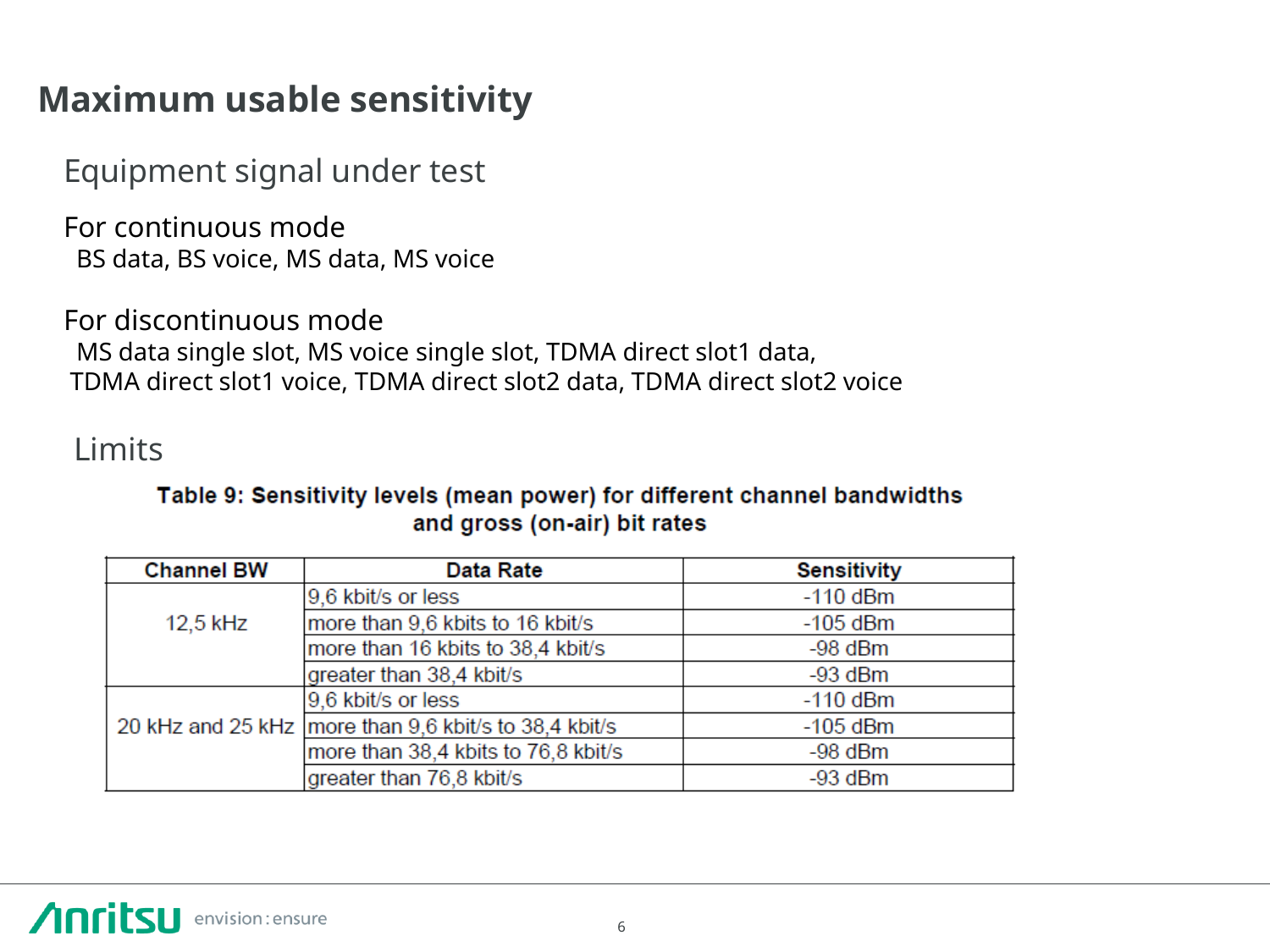## **Error behavior at high input levels**

Measures Receiver error behaviour (performance) at high input levels (noise free operation) is defined by the bit error ratio (continuous bit stream) or by the number of messages lost or corrupted when the level of the wanted signal is significantly above the maximum usable sensitivity.



### Equipment under test

The same as Measurement of Maximum usable sensitivity.

### **Limits**

The bit error ratio (continuous bit streams) shall not exceed 10-4. The number of messages or packets not correctly received (lost or corrupted) shall not exceed 1.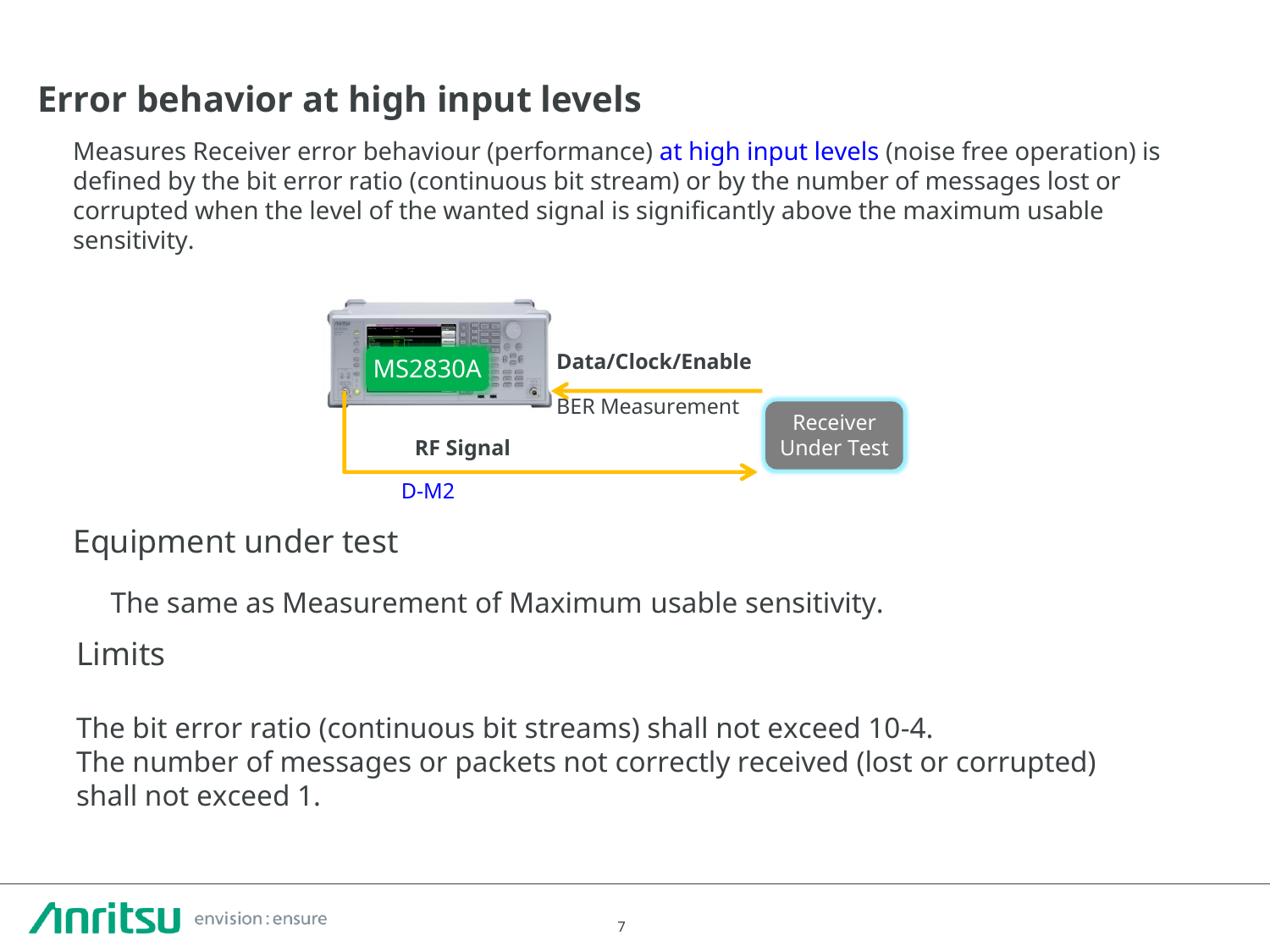## **Co-channel rejection**

Measures the capability of the receiver to receive a wanted modulated signal without exceeding a given degradation due the presence of an unwanted modulated signal, both signals being at the nominal frequency of the receiver.

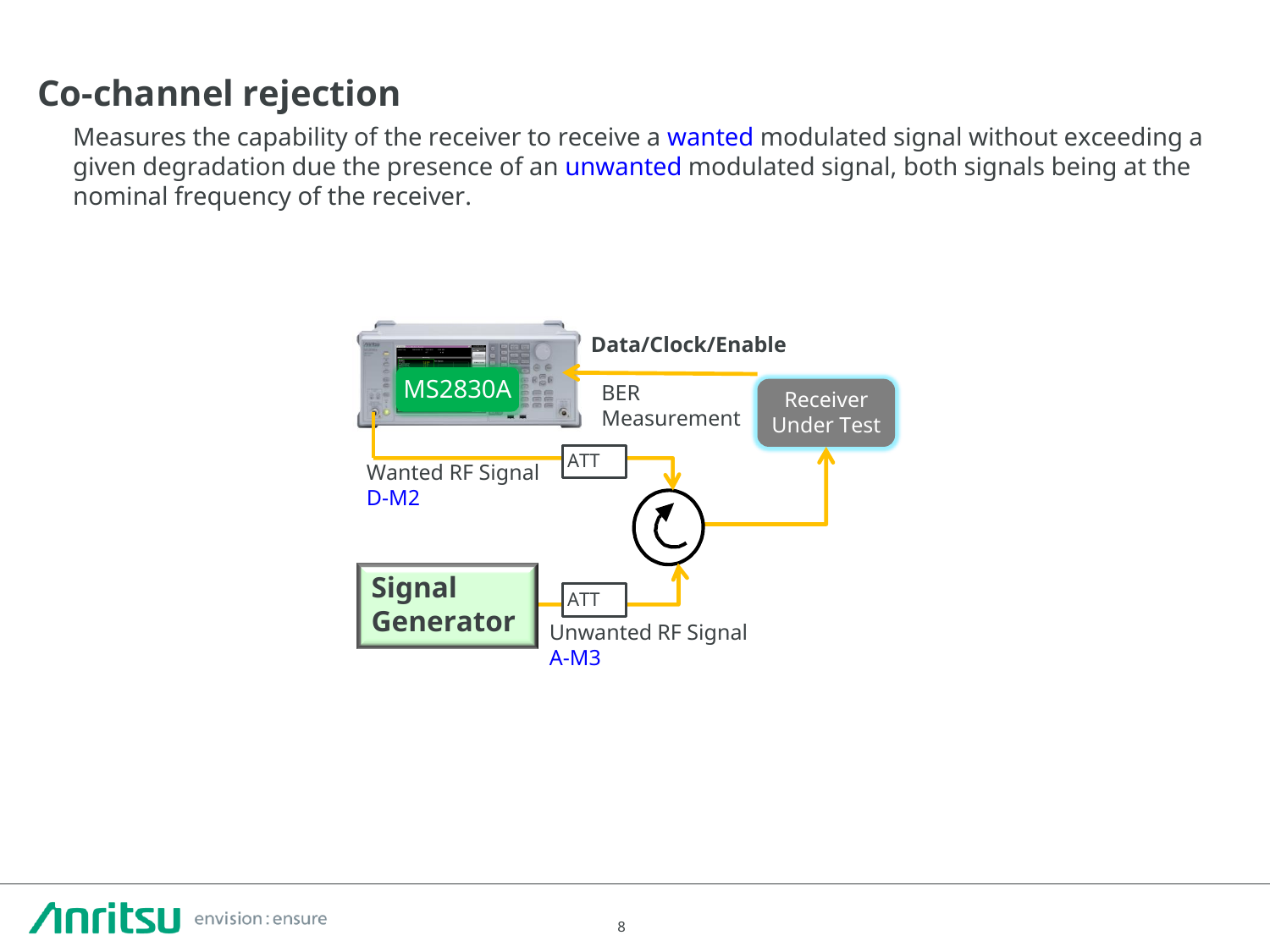### **Co-channel rejection**

Equipment signal under test

For continuous mode BS data, BS voice, MS data, MS voice

For discontinuous mode MS data single slot, MS voice single slot, TDMA direct slot1 data, TDMA direct slot1 voice, TDMA direct slot2 data, TDMA direct slot2 voice

Limits: (Specified by EN 300 113 8.5.3 Limits)

### Table 11: Co-channel limits (mean power) for different channel bandwidths and gross (on-air) bit rates

| <b>Channel BW</b> | <b>Data Rate</b>                                        | <b>Sensitivity</b>       |
|-------------------|---------------------------------------------------------|--------------------------|
|                   | 9,6 kbit/s or less                                      | between 12,0 dB and 0 dB |
| 12,5 kHz          | more than 9,6 kbits to 16 kbit/s                        | between 17,0 dB and 0 dB |
|                   | more than 16 kbits to 38,4 kbit/s                       | between 24,0 dB and 0 dB |
|                   | greater than 38,4 kbit/s                                | between 29,0 dB and 0 dB |
|                   | 9,6 kbit/s or less                                      | between 8,0 dB and 0 dB  |
|                   | 20 kHz and 25 kHz   more than 9,6 kbit/s to 38,4 kbit/s | between 12,0 dB and 0 dB |
|                   | more than 38,4 kbits to 76,8 kbit/s                     | between 19,0 dB and 0 dB |
|                   | greater than 76,8 kbit/s                                | between 24,0 dB and 0 dB |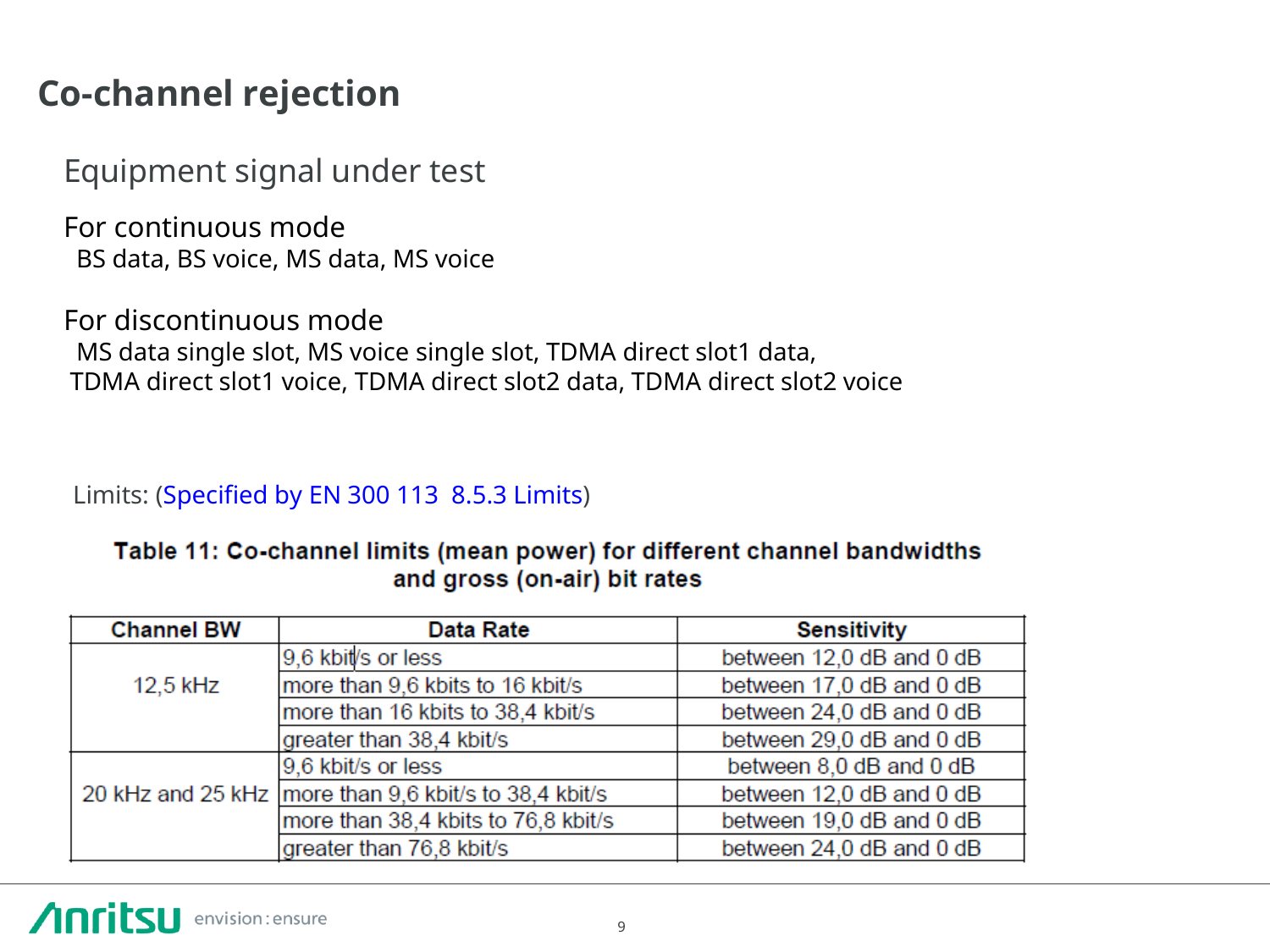## **Adjacent channel selectivity**

Measures the capability of the receiver to receive a wanted modulated signal without exceeding a given degradation due to the presence of an unwanted signal which differs in frequency from the wanted signal by an amount equal to the adjacent channel separation for which the equipment is intended.

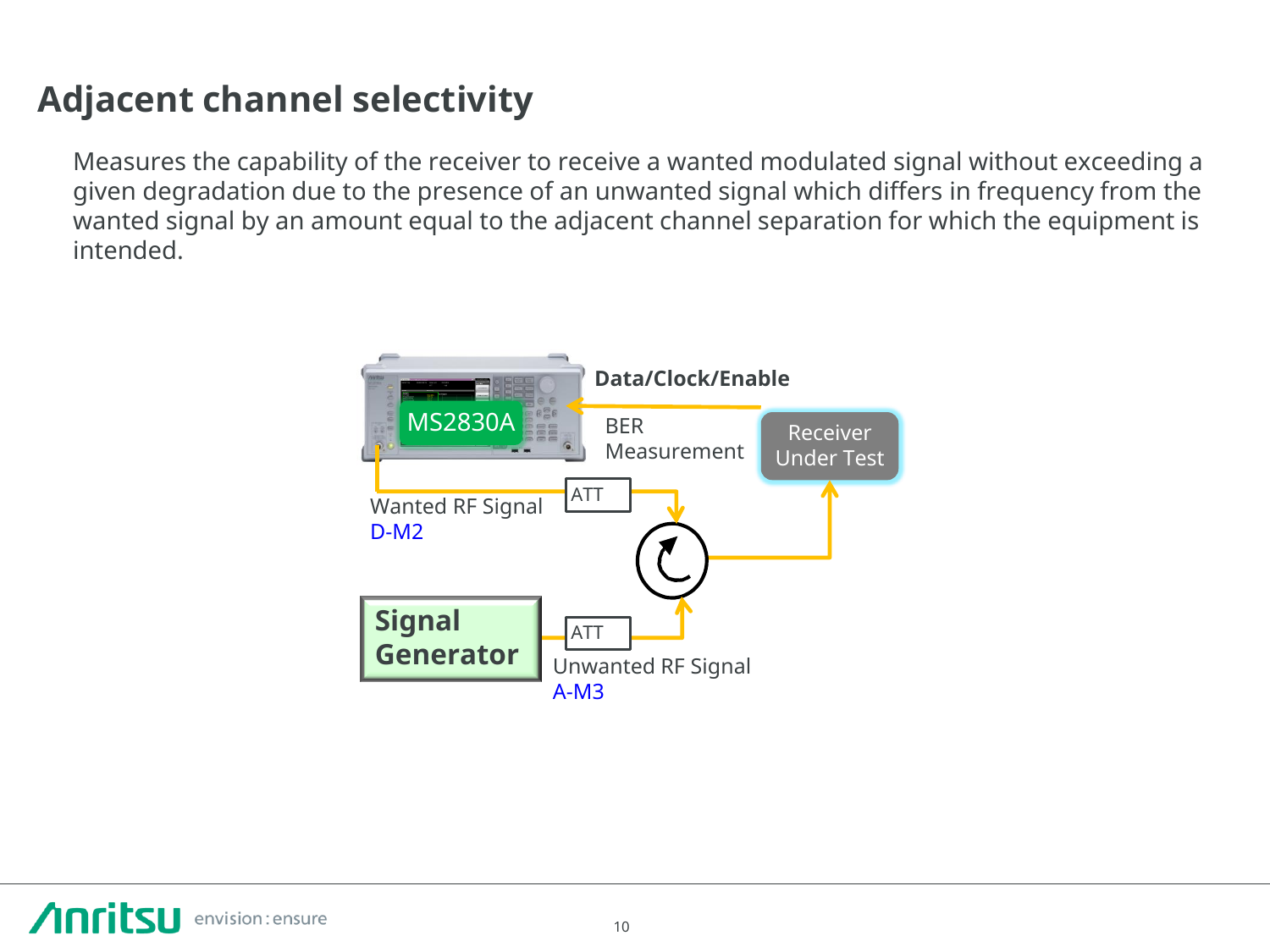### **Adjacent channel selectivity**

Equipment signal under test

For continuous mode BS data, BS voice, MS data, MS voice

For discontinuous mode MS data single slot, MS voice single slot, TDMA direct slot1 data, TDMA direct slot1 voice, TDMA direct slot2 data, TDMA direct slot2 voice

Limits: (Specified by EN 300 113 8.5.3 Limits)

|                         | <b>Channel separation</b> |                   |
|-------------------------|---------------------------|-------------------|
|                         | 12.5 kHz                  | 20/25 kHz         |
| Inormal test conditions | $60.0 \text{ dB}$         | 70.0 dB           |
| extreme test conditions | $50.0 \text{ dB}$         | $60.0 \text{ dB}$ |

### Table 12: Adjacent channel selectivity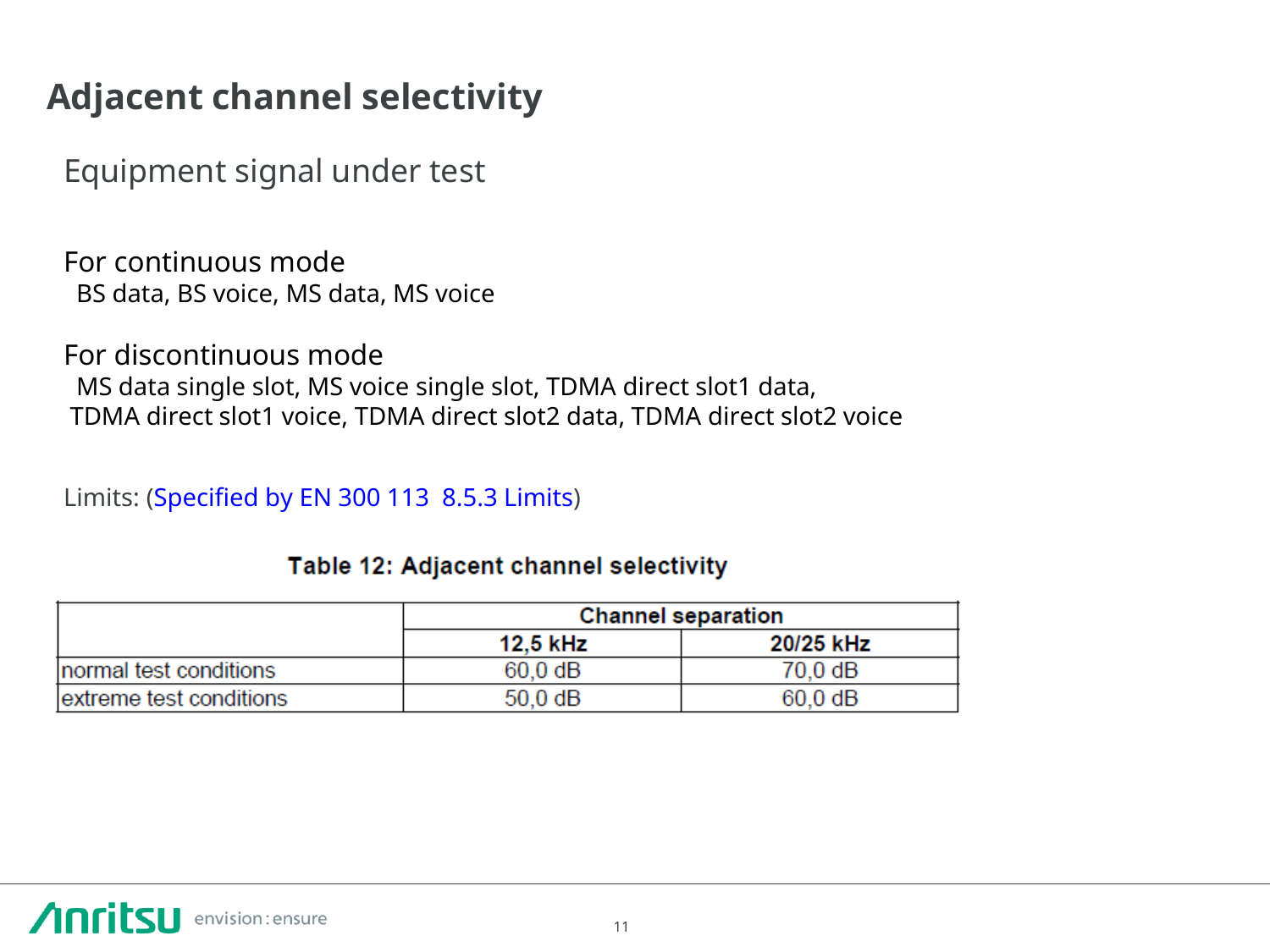## **Spurious response rejection**

Measures of the capability of the receiver to receive a wanted modulated signal without exceeding a given degradation due to the presence of an unwanted modulated signal at any other frequency, at which a response is obtained.

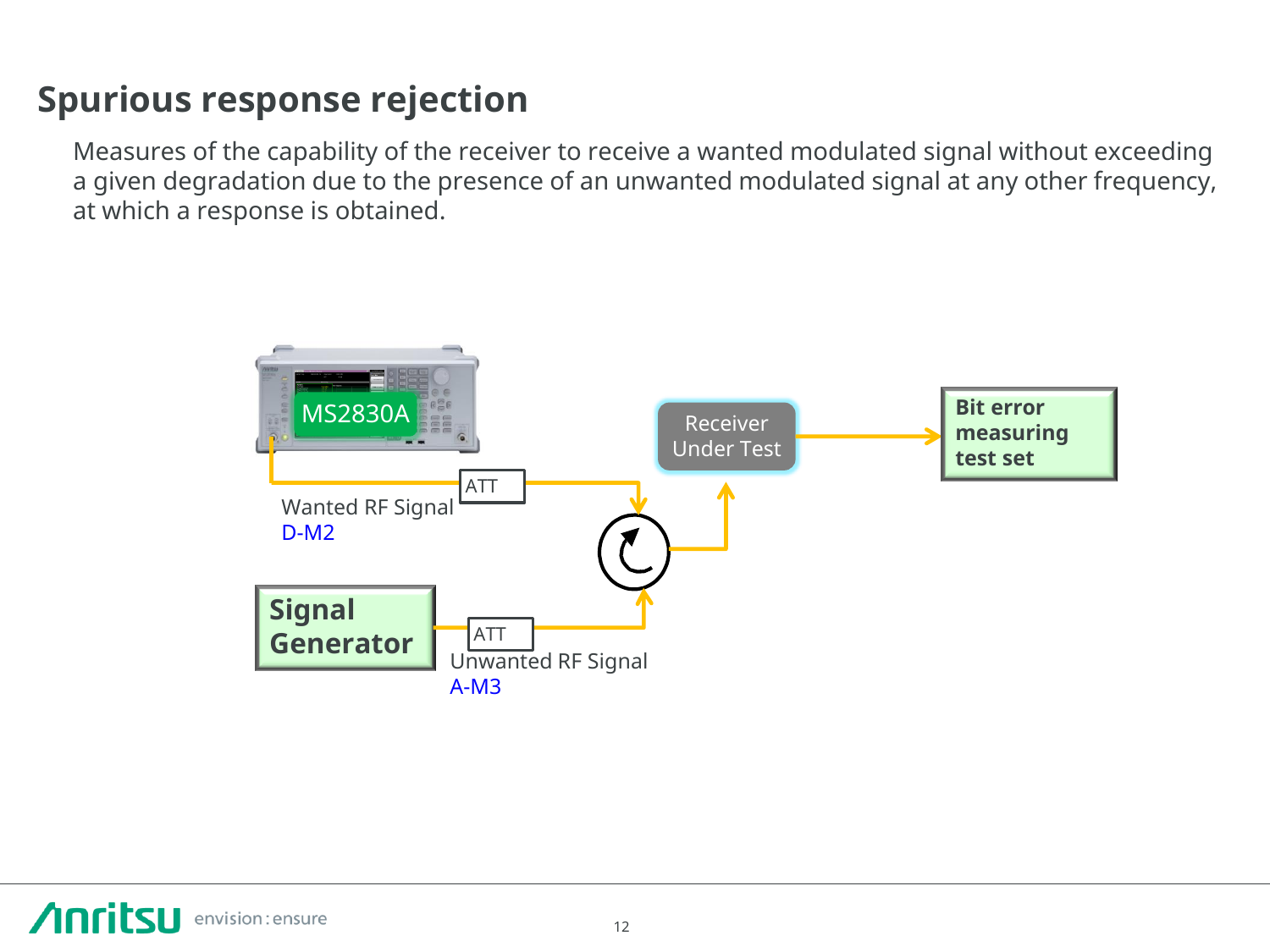### **Spurious response rejection**

Equipment signal under test

For continuous mode BS data, BS voice, MS data, MS voice

For discontinuous mode MS data single slot, MS voice single slot, TDMA direct slot1 data, TDMA direct slot1 voice, TDMA direct slot2 data, TDMA direct slot2 voice

Limits: (Specified by EN 300 113 8.7.7 Limits)

#### 8.7.7 Limits

At any frequency separated from the nominal frequency of the receiver by two channels or more, the spurious response rejection shall be such that under the specified test conditions, the given degradation shall not be exceeded for levels of the unwanted signal up to -37 dBm.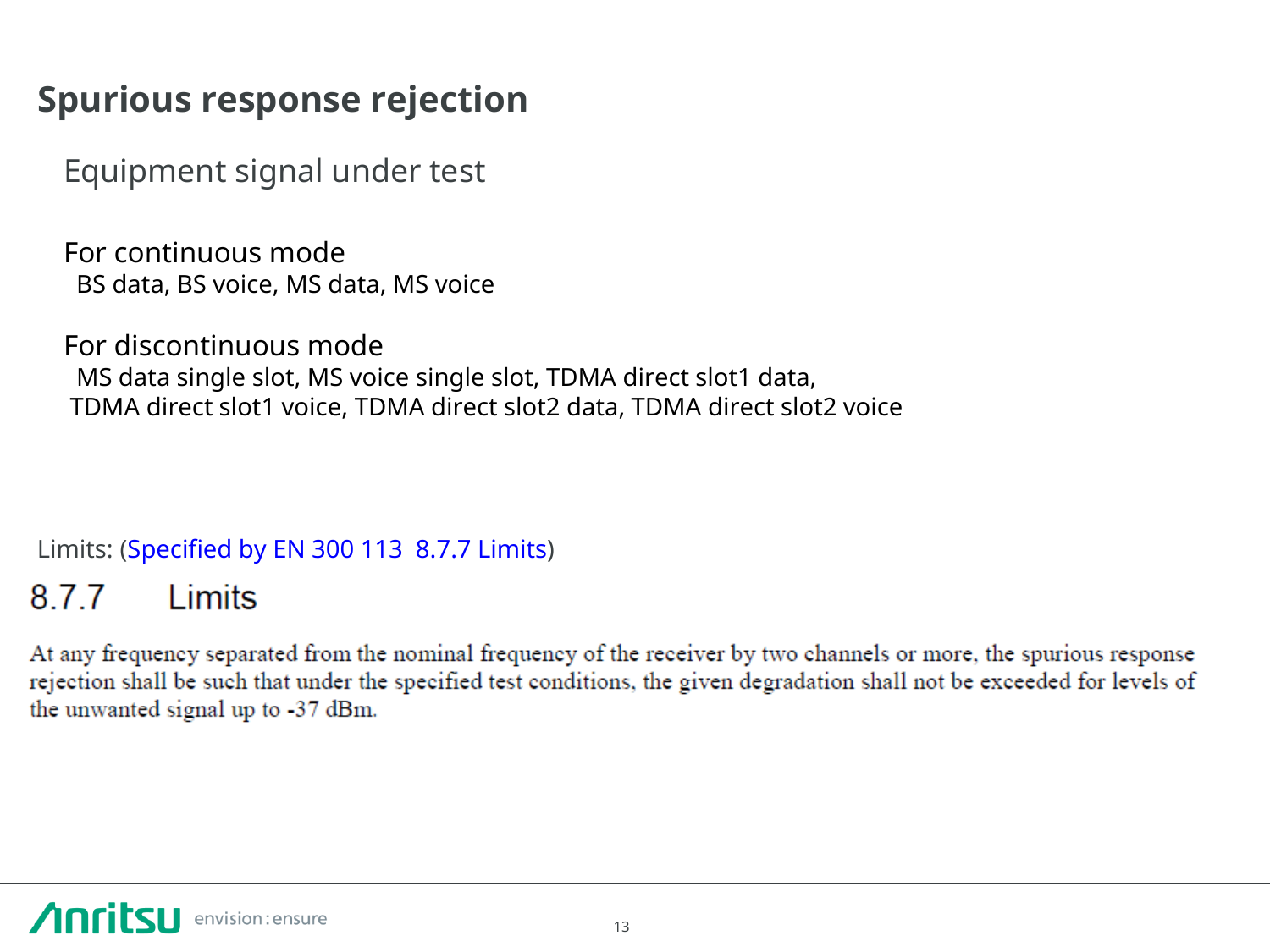## **Intermodulation response rejection**

Measures the capability of the receiver to receive a wanted modulate signal, without exceeding a given degradation due to the presence of two or more unwanted signals with a specific frequency relationship to the wanted signal frequency.

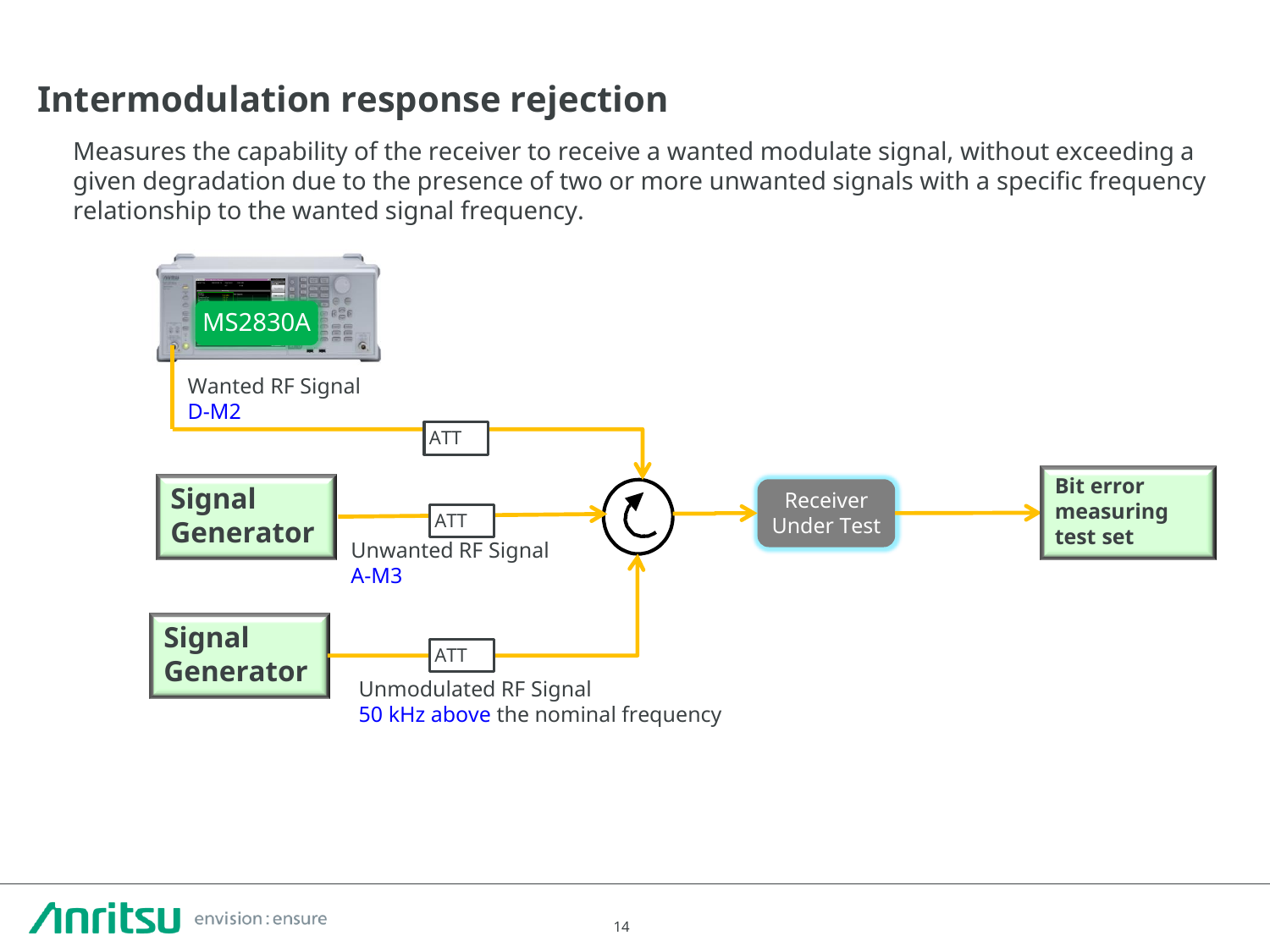## **Intermodulation response rejection**

Equipment signal under test

For continuous mode BS data, BS voice, MS data, MS voice

For discontinuous mode MS data single slot, MS voice single slot, TDMA direct slot1 data, TDMA direct slot1 voice, TDMA direct slot2 data, TDMA direct slot2 voice

Limits: (Specified by EN 300 113 8.8.3 Limits)

#### 883 1 imits

The intermodulation response rejection of the equipment shall be such that under the specified test conditions, the given degradation shall not be exceeded for levels of the unwanted signal up to -37 dBm for base stations and -42 dBm for mobile and handportable stations.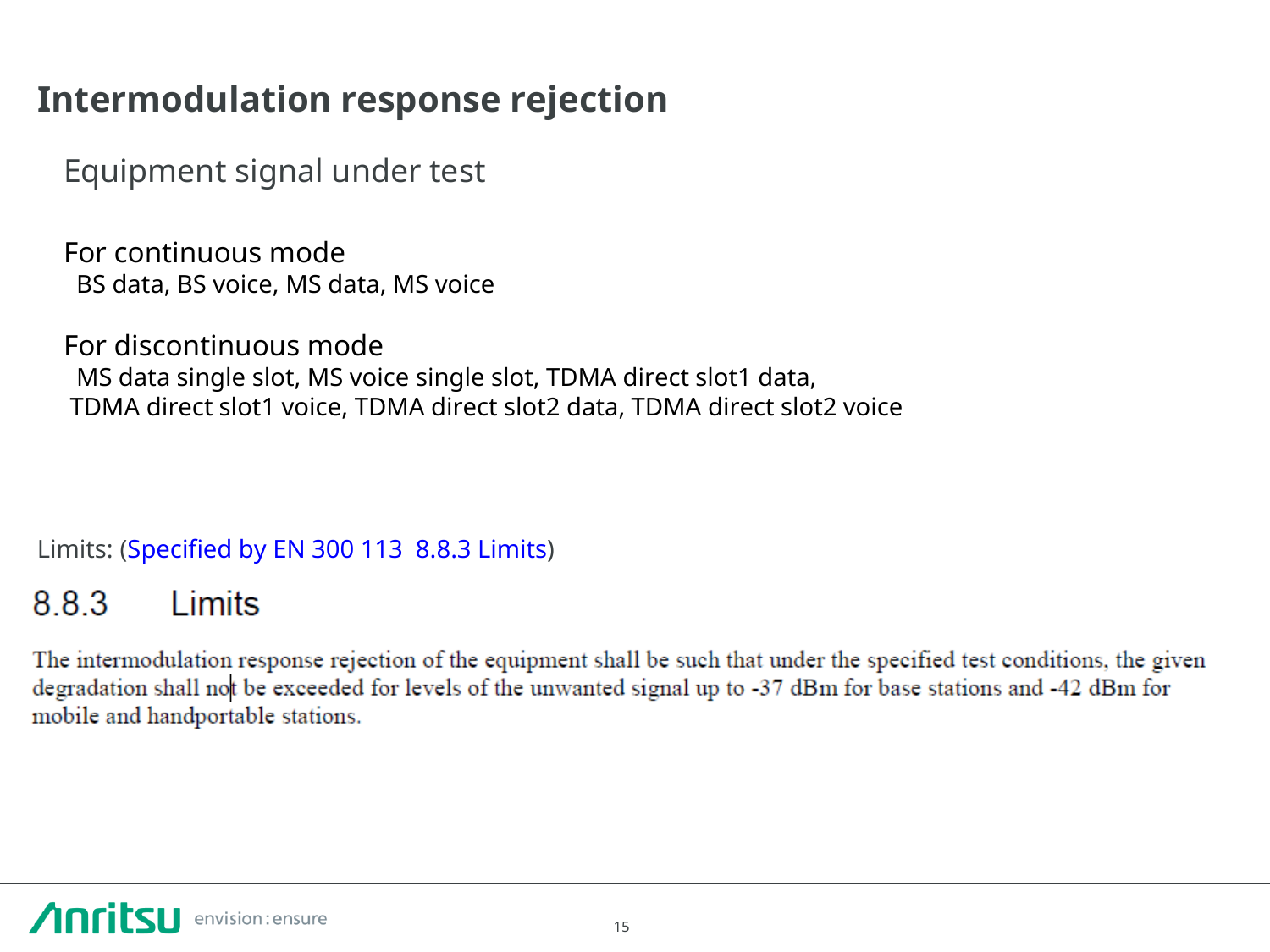## **Blocking or desensitization**

Measures the capability of the receiver to receive a wanted modulated signal without exceeding a given degradation due to the presence of an unwanted input signal at any frequencies other than those of the spurious responses or the adjacent channels.

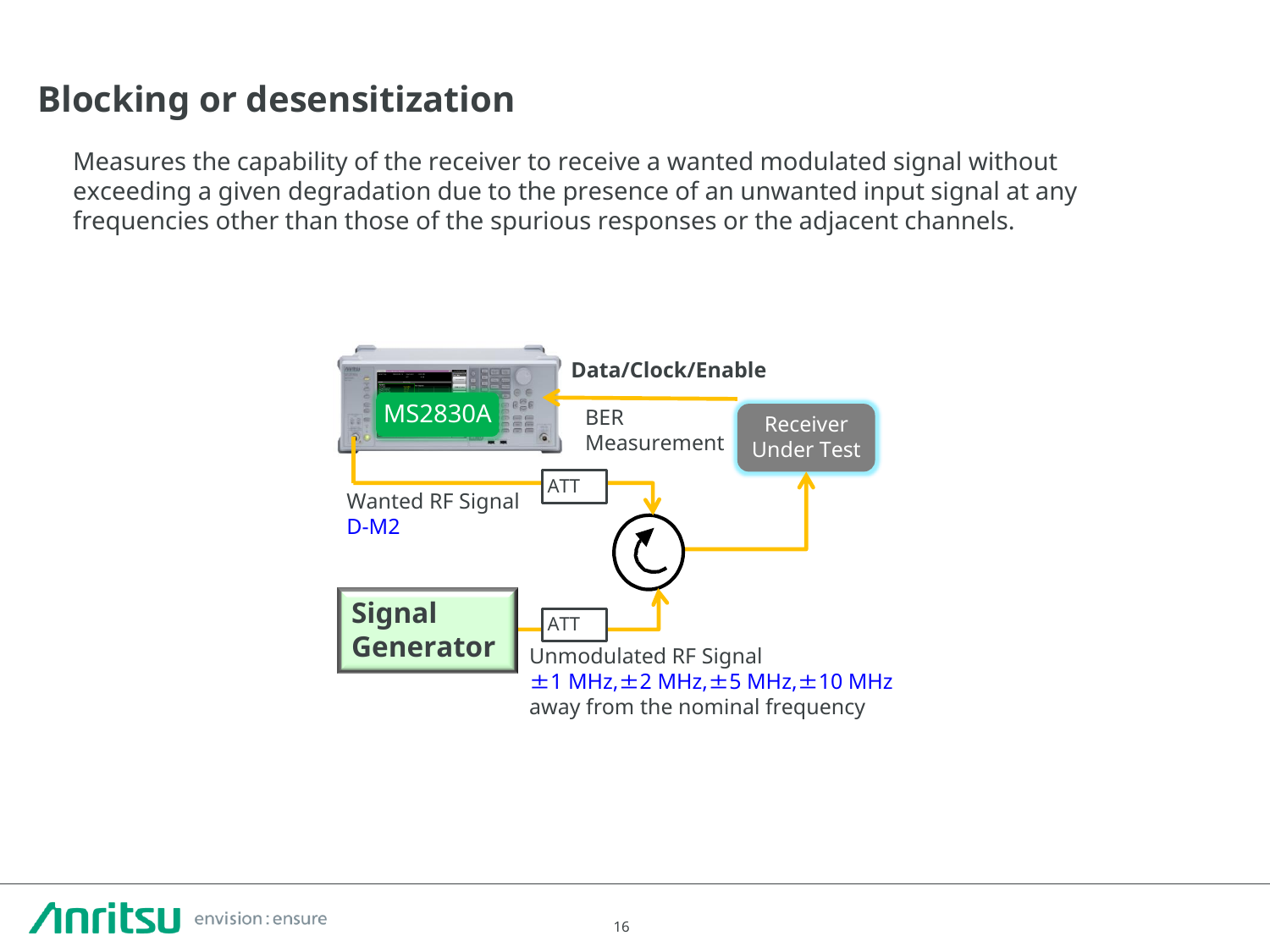## **Blocking or desensitization**

Equipment signal under test

For continuous mode BS data, BS voice, MS data, MS voice

For discontinuous mode MS data single slot, MS voice single slot, TDMA direct slot1 data, TDMA direct slot1 voice, TDMA direct slot2 data, TDMA direct slot2 voice

Limits: (Specified by EN 300 113 8.9.3 )

#### 8.9.3 Limits

The blocking level, for any frequency within the specified ranges, shall not be less than -23 dBm except at frequencies on which spurious responses are found, clause 8.6.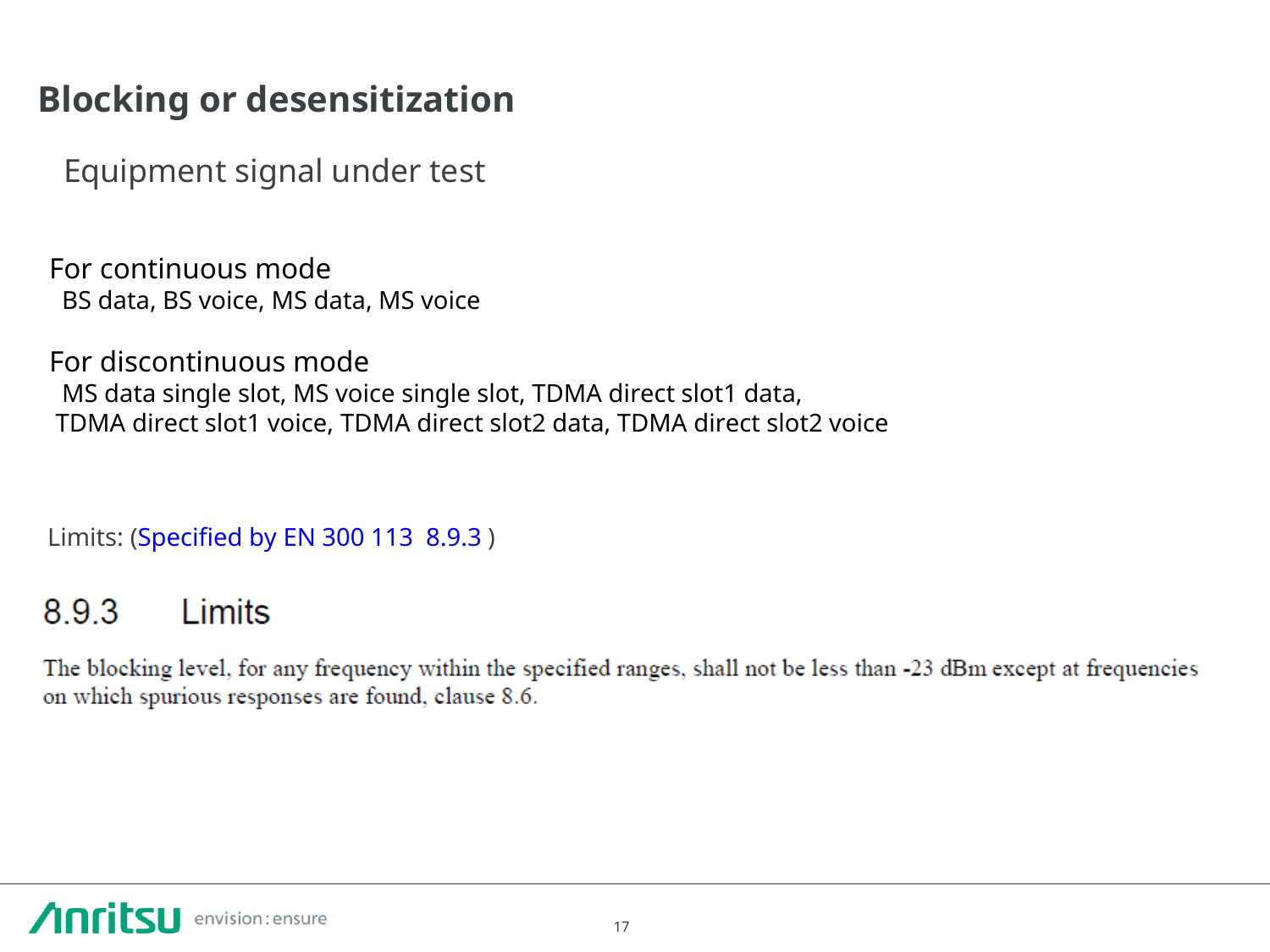### **Spurious radiations**

Measures the Spurious radiations from the receiver are emissions at any frequency



**Anritsu** envision: ensure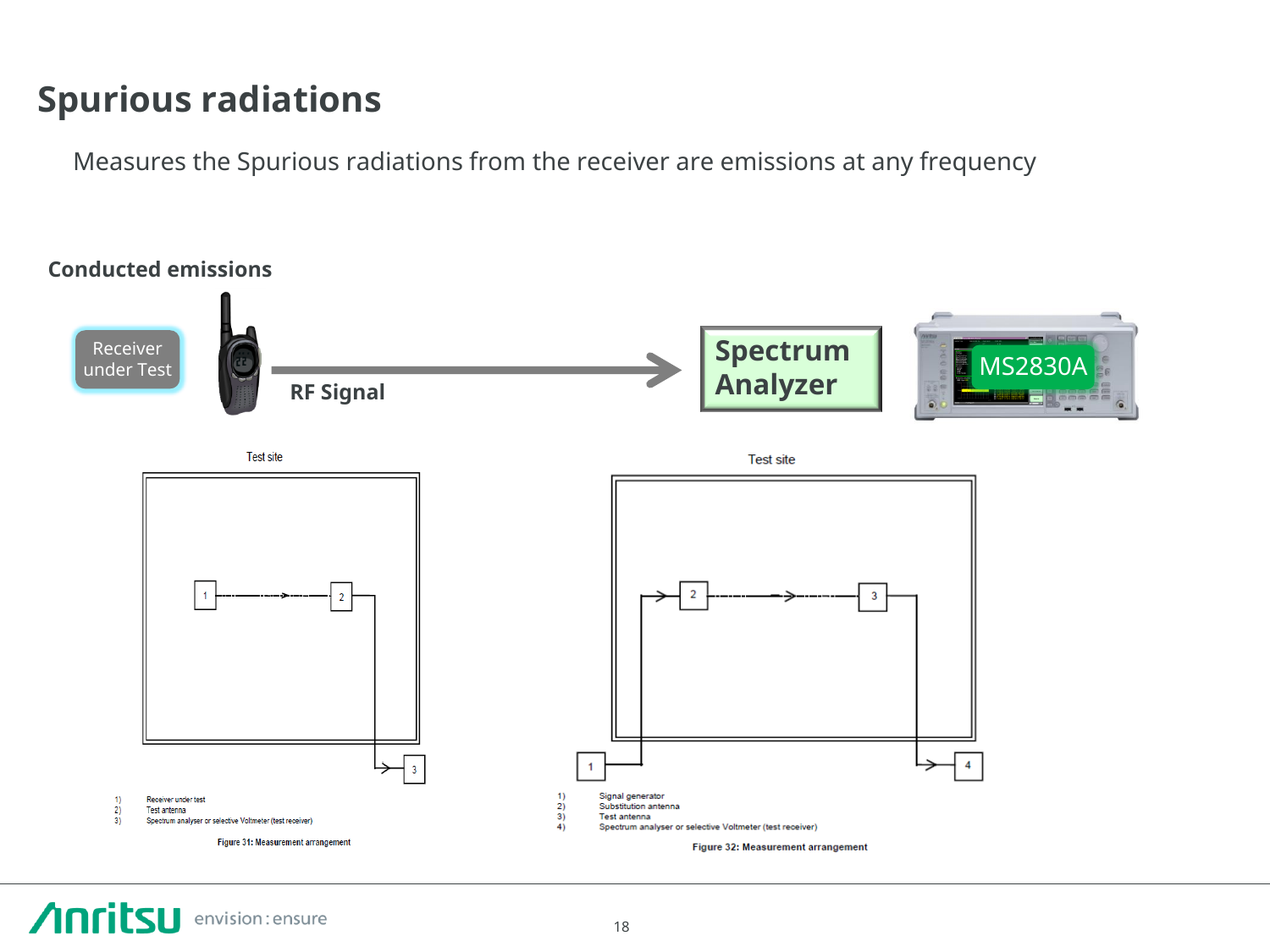### **Spurious radiations**

Limits: (Specified by EN 300 113 7.9.4 Limits)

#### Limits 8.10.4

The power of any spurious radiation shall not exceed the values given in tables 13 and 14.

### Table 13: Conducted components

| <b>Frequency range</b>   | Limit                |
|--------------------------|----------------------|
| 9 kHz to 1 GHz           | $2.0$ nW $(-57$ dBm) |
| above 1 GHz to 4 GHz or  | 20,0 nW (-47 dBm)    |
| above 1 GHz to 12,75 GHz |                      |

### **Table 14: Radiated components**

| <b>Frequency range</b> | Limit             |
|------------------------|-------------------|
| 30 MHz to 1 GHz        | 2.0 nW (-57 dBm)  |
| above 1 GHz to 4 GHz   | 20.0 nW (-47 dBm) |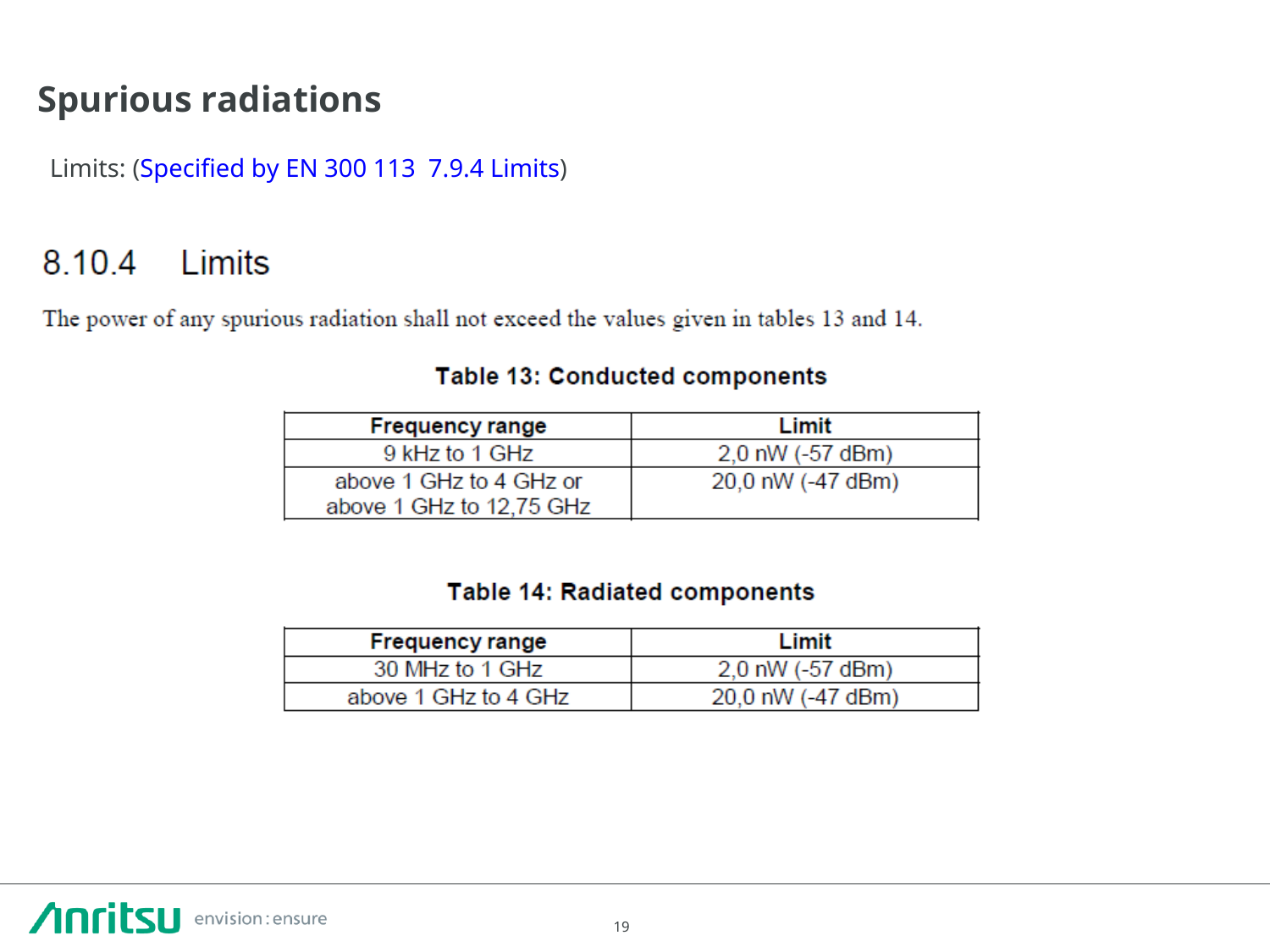### **Receiver desensitization (with simultaneous transmission and reception)**

The desensitization is the degradation of the sensitivity of the receiver resulting from the transfer of power from the transmitter to the receiver due to coupling effects. It is expressed as the difference in dB between the maximum usable sensitivity levels (data or messages, conducted), with and without simultaneous transmissions.

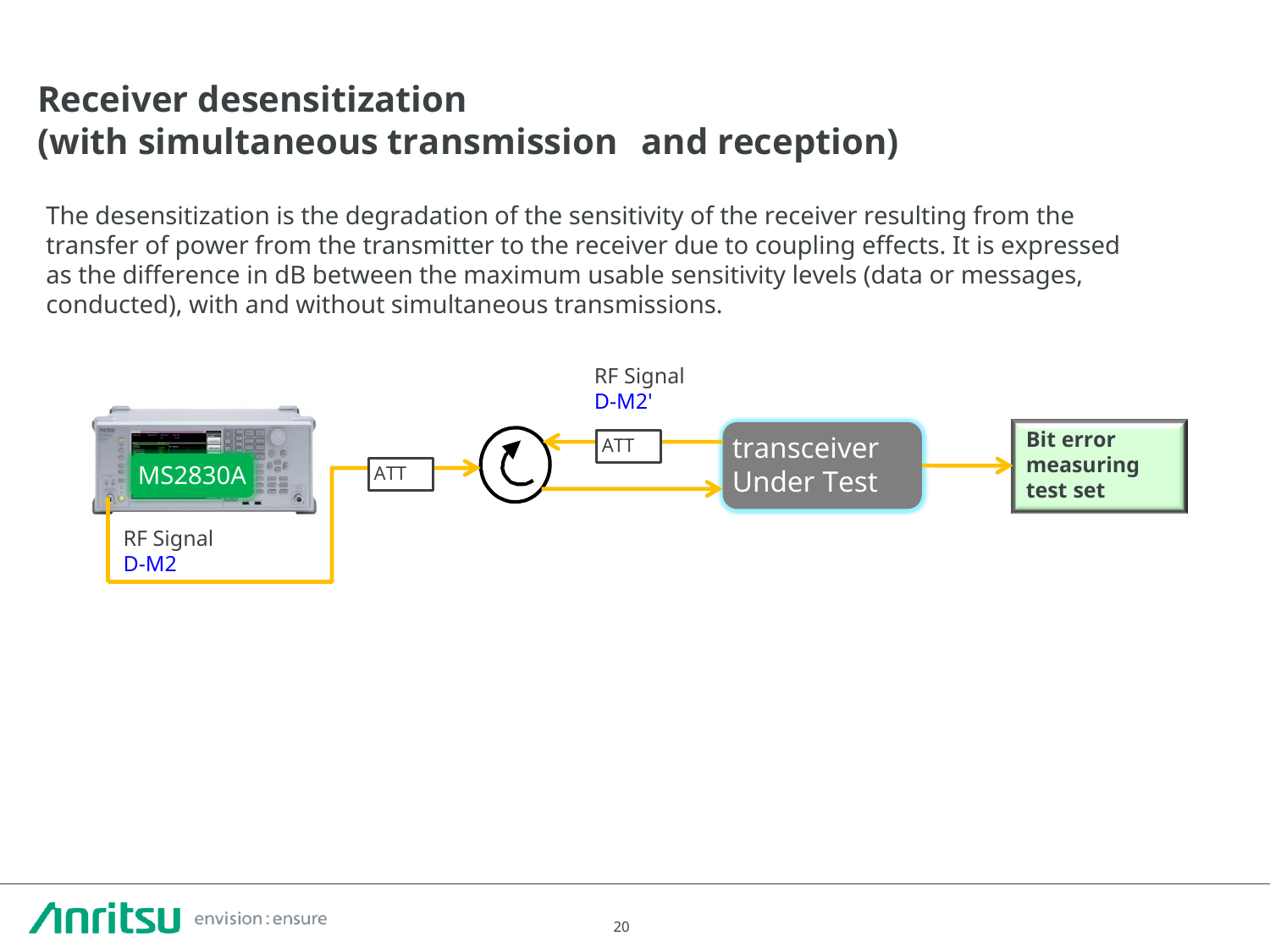### **Receiver desensitization (with simultaneous transmission and reception)**

Equipment signal under test

For continuous mode BS data, BS voice, MS data, MS voice

For discontinuous mode MS data single slot, MS voice single slot, TDMA direct slot1 data, TDMA direct slot1 voice, TDMA direct slot2 data, TDMA direct slot2 voice

Limits: (Specified by EN 300 113 9.1.3 Limits)

#### $9.1.3$ Limits

The desensitization shall not exceed 3.0 dB and the limit of maximum usable sensitivity under normal test conditions shall be met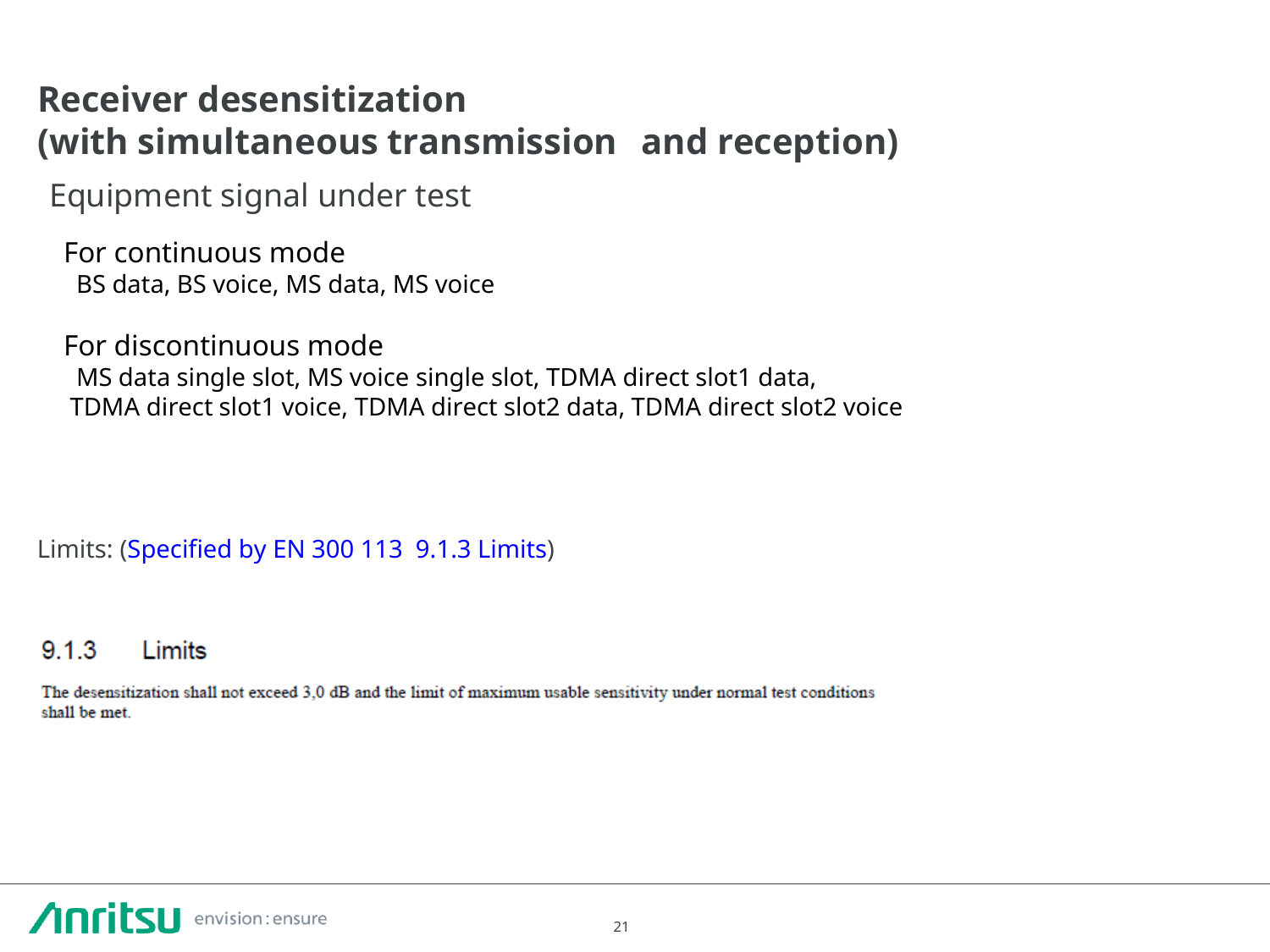### **Receiver spurious response rejection (with simultaneous transmission and reception)**

Measures the capability of the receiver to achieve a specific spurious response rejection ratio when receiving a wanted modulated signal in the presence of:

- a) an unwanted signal at any other frequency, at which a response may be obtained;
- b) the unmodulated signal of the transmitter operating at duplex frequency distance, at the rated output power and attenuated by the duplex filter or by the distance between the antennas.

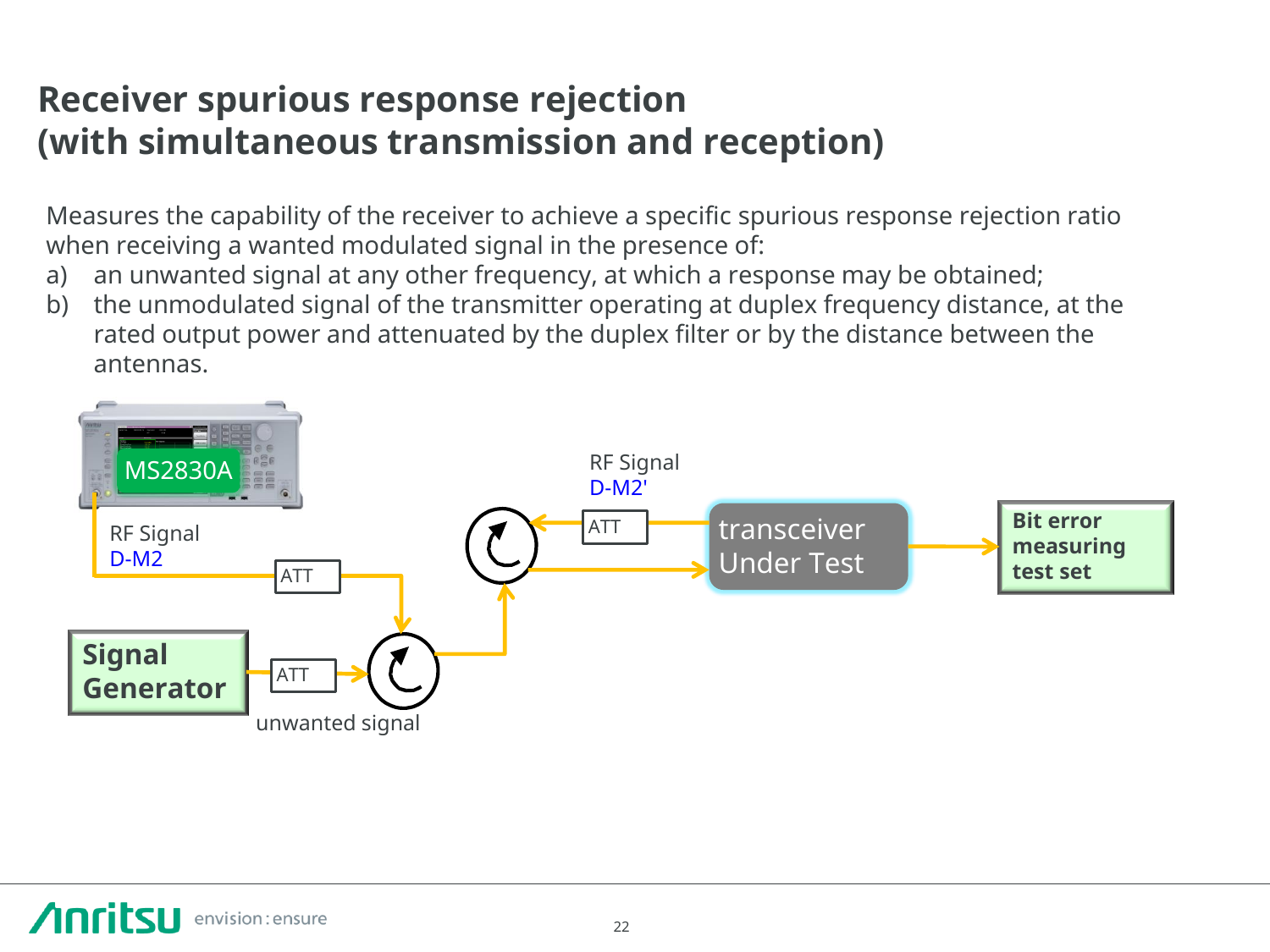### **Receiver spurious response rejection (with simultaneous transmission and reception)**

Equipment signal under test

For continuous mode BS data, BS voice, MS data, MS voice

For discontinuous mode MS data single slot, MS voice single slot, TDMA direct slot1 data, TDMA direct slot1 voice, TDMA direct slot2 data, TDMA direct slot2 voice

Limits: (Specified by EN 300 113 9.2.3 Limits)

#### $9.2.3$ Limits

At any frequency separated from the nominal frequency of the receiver by two channels or more, the spurious response rejection ratio shall be greater than 67,0 dB.